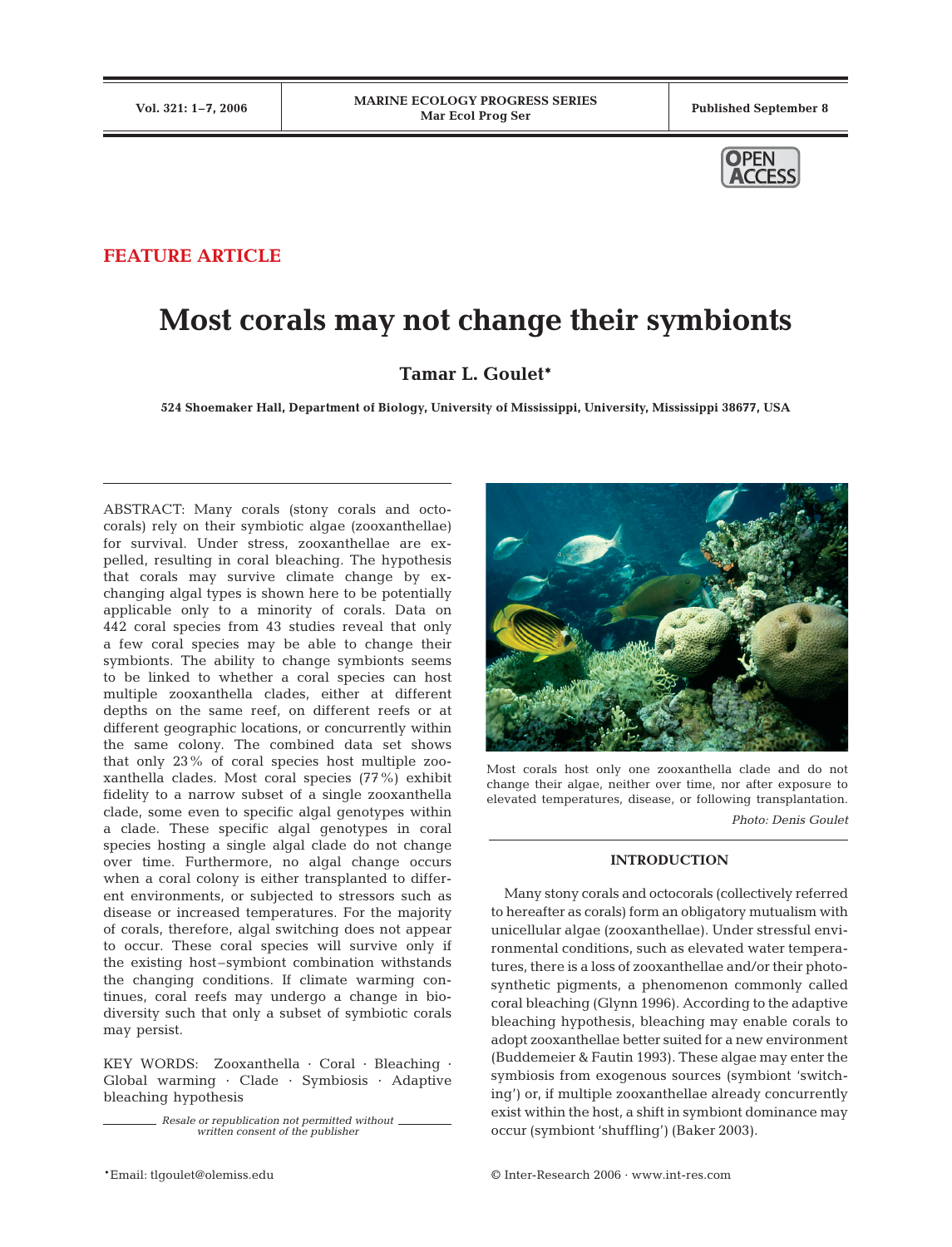The possibility of zooxanthella turnover is particularly appealing in light of global warming and the predictions that coral symbioses, as we know them, are reaching their thermal limits (Hoegh-Guldberg 1999). Numerous recent studies on zooxanthella genotypes in corals have focused on zooxanthella turnover (Rowan et al. 1997, Baker 2001, Baker et al. 2004, Lewis & Coffroth 2004, Little et al. 2004, Rowan 2004, Berkelmans & van Oppen 2006). It has been suggested that corals may survive global climate change by switching their symbiotic algae (Buddemeier & Fautin 1993, Little et al. 2004, Rowan 2004). Fautin & Buddemeier (2004) even stated that adaptive bleaching is a general phenomenon. The possibility of algal switching or shuffling, however, relies on the assumption that a coral species can host multiple algal genotypes, either sequentially or simultaneously.

The distinction between zooxanthella genotypes is based on different parts of the zooxanthella genome such as nuclear genes encoding either the small subunit (SSU) or the large subunit (LSU) of the ribosomal RNA, internal transcribed spacers (ITS1 and ITS2), 5.8S regions and large subunit chloroplast rDNA (cprDNA). The various genome regions have yielded a relatively robust division of zooxanthellae into 8 clades (A–H). These clades are found in a variety of host phyla such as Cnidaria (e.g. corals, octocorals, sea anemones), Mollusca (e.g. clams), Porifera (e.g. sponges), and Protozoa (e.g. foraminiferans) (Stat et al. 2006, their Table 1). Each clade includes multiple zooxanthella 'types' (see reviews by Baker 2003, Coffroth & Santos 2005, Stat et al. 2006).

In the 15 yr since the cladal division of zooxanthellae was first introduced, numerous researchers have reported the cladal identity of zooxanthellae in 442 coral species from multiple geographic locations. The objective of this study was to use this large dataset to reach conclusions about coral–algal symbioses and the possibility and generality of symbiont turnover in times of global climate change.

#### **METHODS**

Since 1991, 43 studies included data on the zooxanthella genetic identity in 442 scleractinian corals and octocoral species (Table 1). In this study these data were pooled into 1 large data set, using only data published from field-collected samples, and not from zooxanthella cultures, since culturing is highly selective (Goulet & Coffroth 1997, Santos et al. 2001, La-Jeunesse 2002). Most reports identified zooxanthellae at the cladal level, with a few reporting resolution within-clades. Comparison of zooxanthella types is hampered by the fact that researchers use different

parts of the genome for the within-clade division and there is no generally accepted nomenclature of the zooxanthella types. Data analysis was therefore conducted at the cladal level with further comparisons at the within-clade level as the data permitted.

A coral species was defined as hosting multiple zooxanthella clades if that coral species hosted >1 zooxanthella clade at different depths, in different geographic locations, at different sampling times, or within the same colony. A coral species was classified as hosting multiple zooxanthella clades with no distinction being made as to whether the multiple clades were a result of algal 'switching' or algal 'shuffling' (internal turnover as described in Baker 2003).

To determine if a geographic pattern existed, data was entered in tabular format in order to create a GIS (Geographic Information System) map using ArcMap (v8.3, ESRI). The GIS includes a world map as the primary base layer. A geographic coordinate system was used for the spatial component of the samples. The latitude and longitude coordinates of the samples were converted to decimal format. The data were plotted to reveal any spatial patterns in the distribution of coral species hosting single versus multiple zooxanthella clades.

#### **RESULTS AND DISCUSSION**

In a changing environment, such as that encountered in times of global climate change, not all coral species fare the same (Loya et al. 2001, Douglas 2003). Differential survival of corals can be attributed to a coral colony's tolerance (Brown et al. 2002, Bhagooli & Hidaka 2004), the zooxanthellae's tolerance (Rowan et al. 1997), or both.

Table 1. Data sources for the meta-analysis on coral symbionts

| Baker (1999, 2001)                   | McNally et al. (1994)         |
|--------------------------------------|-------------------------------|
| Baker & Rowan (1997)                 | Rodriquez-Lanetty &           |
| Baker et al. (1997, 2004)            | Hoegh-Guldberg (2003)         |
| Barneah et al. (2004)                | Rodriguez-Lanetty et al.      |
| Billinghurst et al. (1997)           | (2000, 2003, 2004)            |
| Chen et al. (2005)                   | Rowan & Knowlton (1995)       |
| Darius et al. (1998, 2000)           | Rowan & Powers (1991a,b)      |
| Diekmann et al. (2002, 2003)         | Rowan et al. (1997)           |
| Fabricius et al. (2004)              | Santos et al. (2001, 2003a,b) |
| Goulet & Coffroth (2004)             | Savage et al. (2002)          |
| Goulet et al. (unpubl.)              | Toller et al. (2001b)         |
| Iglesias-Prieto et al. (2004)        | Ulstrup & van Oppen (2003)    |
| Karako-Lampert et al. (2004)         | van Oppen et al. (2001)       |
| LaJeunesse (2002)                    | Visram & Douglas (2006)       |
| LaJeunesse et al. (2003, 2004, 2005) | Wilcox (1997, 1998)           |
| Loh et al. (1997, 2001)              | Yang et al. (2002)            |
|                                      |                               |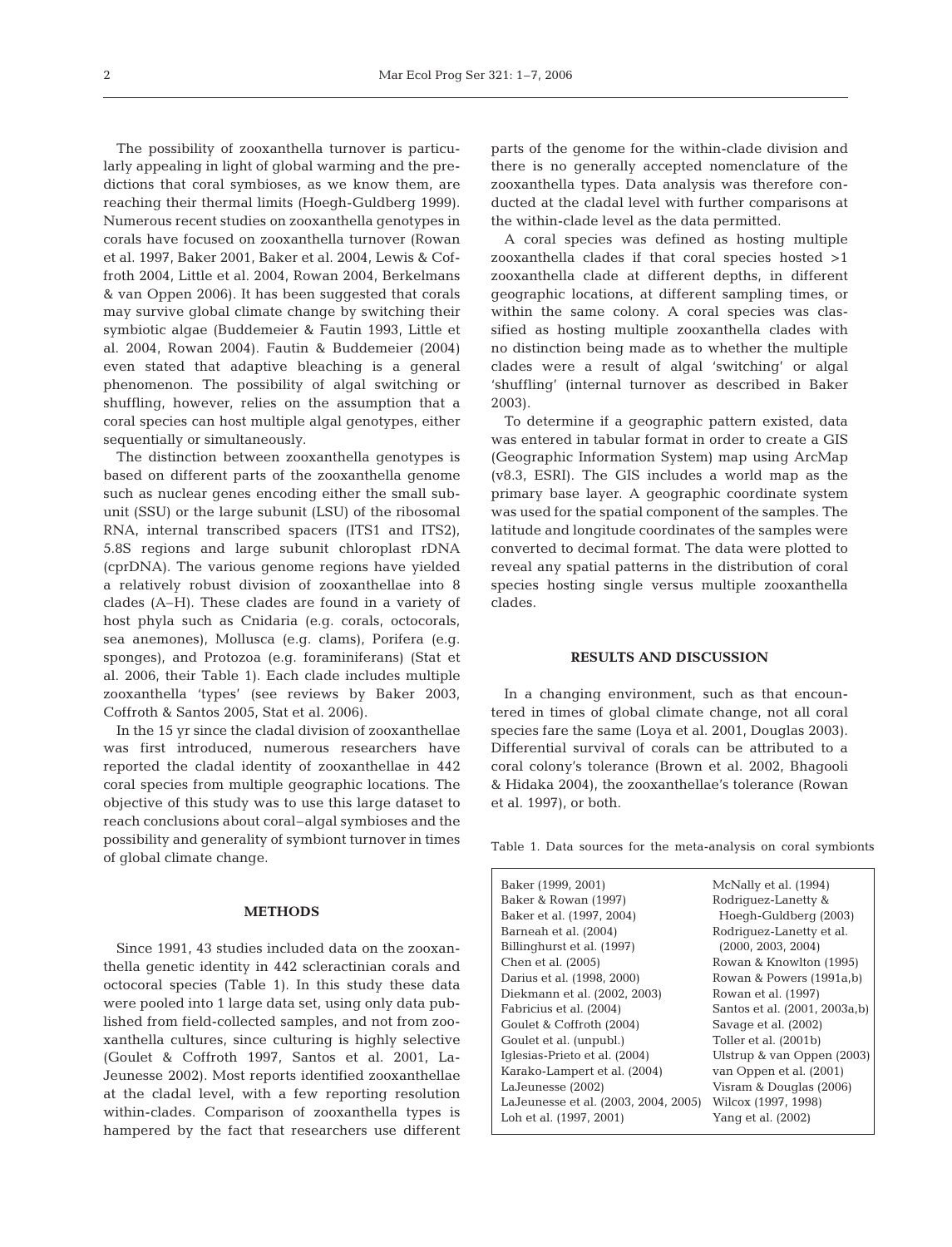## **Association between corals and zooxanthella genotypes**

Recombination of coral–zooxanthella genotypic combinations may be advantageous (Buddemeier & Fautin 1993) and a way for the slowly evolving corals to adapt or acclimate to the rapidly changing conditions (Baker et al. 2004). Different coral–zooxanthella genotypic combinations may display different physiologies. For example, in *Pocillopora* spp. 32°C causes photoinhibition in Clade C containing colonies, while causing photoprotection in colonies hosting Clade D zooxanthellae (Rowan 2004). Similarly, *Acropora millepora* hosting Clade D zooxanthellae exhibit a higher thermal tolerance compared to colonies hosting Clade C zooxanthellae (Berkelmans & van Oppen 2006). Physiologies dependent on the host–symbiont combination are also seen in the sea anemone *Aiptasia pallida*, in which 2 natural and 1 artificial host–symbiont combinations (with Clade A and B zooxanthellae) yielded 3 different physiological responses to elevated temperatures (Goulet et al. 2005). In all of these examples, the host naturally associates with zooxanthellae from several clades.

A key assumption of algal symbiont change is that corals can host multiple zooxanthella genotypes, either concurrently or sequentially. Combining data published from 1991 to 2006 generated a data set of zooxanthella identity from 442 coral species (both scleractinian corals and octocorals, Table 1). Sample sizes for number of colonies sampled from a particular coral species ranged from 1 to 565 with only 18% represented by a sample size of 1. Many genera were represented by multiple species. In many instances, the same species was sampled from multiple reefs and multiple geographic locations, during multiple years, at different times throughout the year, and by different researchers. The current data demonstrate that, as adults, most coral species may not be able to change their zooxanthella population. Coral–algal recombination, therefore, may not be a viable option for most coral species. Four lines of evidence support this conclusion.

**(1) Most corals host a single zooxanthella clade.** Analyzing coral–zooxanthella symbioses at the cladal level reveals that coral species fall into 2 categories. The first category contains coral species that can host multiple zooxanthella clades either over depth on the same reef, in different geographic areas, or within the same colony. Coral species in this category are in the minority, since only 23% of the coral species sampled hosted multiple zooxanthella clades (Fig. 1). The second category includes the majority of coral species (77%). These coral species host only 1 zooxanthella clade. A global comparison demonstrated that hosting



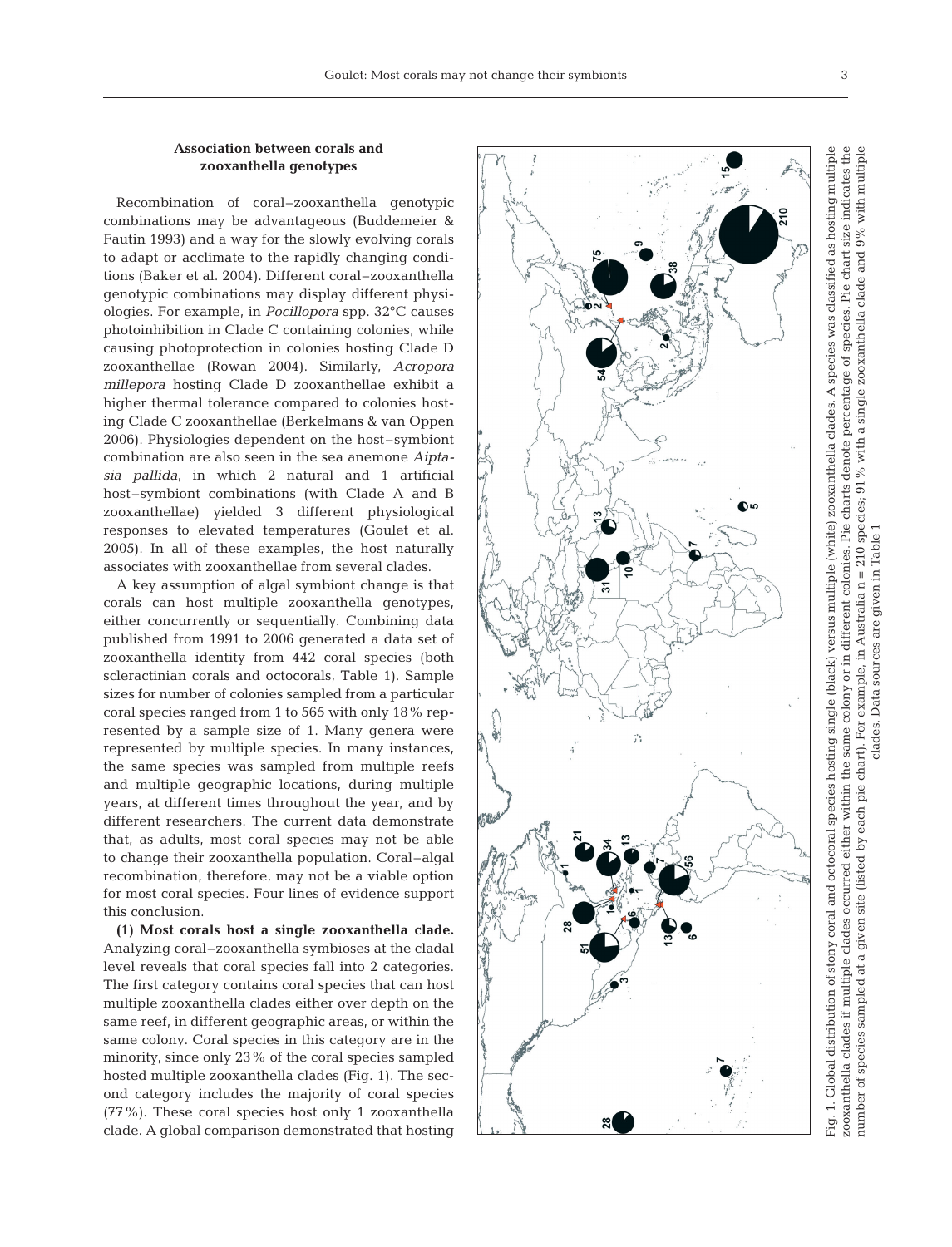a single zooxanthella clade is prevalent worldwide (Fig. 1). Although the fact that most coral species host 1 zooxanthella clade has been noted previously (LaJeunesse 2002, Baker 2003), the implications of the existence of multiple versus single zooxanthella clades within a coral species have not been discussed.

All documented instances of long-term change in symbiont populations, for example, have been reported from corals that naturally host multiple zooxanthella clades (Baker 2001, Baker et al. 2004, Berkelmans & van Oppen 2006). In a 12 mo transplant experiment, 7 out of the

8 scleractinian coral species sampled displayed a change in their zooxanthella clade (Baker 2001). These species, however, naturally host zooxanthellae of different clades. Coral colonies in the genus *Pocillopora* host both Clade C and D zooxanthellae, and following a bleaching event, most colonies hosted Clade D (Baker et al. 2004). *Acropora millepora* colonies transplanted for 9 mo shifted between the 2 zooxanthella clades found in this species, Clades C and D, while other colonies of *A. millepora* from another site did not change their Clade C zooxanthellae during a 14 mo transplant (Berkelmans & van Oppen 2006). Corals hosting multiple clades may demonstrate a shift or switch in algal clades, but they may be the exception rather than the norm.

**(2) Coral species that host a single zooxanthella clade do not demonstrate algal turnover even at the within-clade level.** Long-term studies (>6 mo) of coral species hosting a single algal clade reveal that zooxanthella genotypic fidelity even exists at the within-clade level (Goulet & Coffroth 2003a,b, Rodriguez-Lanetty et al. 2003, Iglesias-Prieto et al. 2004, LaJeunesse et al. 2004, 2005, Kirk et al. 2005), and down to the level of individual zooxanthella genotype (Goulet & Coffroth 2003b). This is found when comparing coral colonies within a species over time, after transplantation to novel environments, exposure of coral colonies to disease, or elevated temperatures (Table 2).

Rodriguez-Lanetty et al. (2003) sampled zooxanthellae in the scleractinian coral *Alveopora japonica* in different seasons throughout the year. Using sequences of LSU and ITS1 rDNA, they determined that *A. japonica* in all instances hosted zooxanthellae belonging to Clade F. Using DNA fingerprinting to distinguish among zooxanthella genotypes, Goulet & Coffroth (2003b) followed colonies of the octocoral *Plexaura kuna* over a 10 yr period that included a bleaching event. The *P. kuna* colonies retained the original individual zooxanthella genotype in all samples collected over this 10 yr period (Goulet & Coffroth

Table 2. Coral species hosting a single zooxanthella clade for which data is available at the sub-cladal level monitoring over time, after transplantation to novel environments, exposure of coral colonies to disease, or elevated temperatures. ITS1 = internal transcribed spacer region 1; LSU = large subunit ribosomal RNA; ITS2 = internal transcribed spacer region 2; cprDNA = partial LSU chloroplast rDNA; SSU = small subunit ribosomal RNA

| Host species       | Genetic marker used                   | Source                          |
|--------------------|---------------------------------------|---------------------------------|
| Alveopora japonica | ITS1, LSU                             | Rodriquez-Lanetty et al. (2003) |
| Fungia scutaria    | ITS <sub>2</sub>                      | LaJeunesse et al. (2005)        |
| Gorgonia ventalina | cprDNA, SSU                           | Kirk et al. (2005)              |
| Pavona gigantea    | ITS <sub>2</sub>                      | Iglesias-Prieto et al. (2004)   |
| Plexaura kuna      | Multilocus DNA<br>fingerprinting, SSU | Goulet & Coffroth (2003a,b)     |
| Porites compressa  | ITS <sub>2</sub>                      | LaJeunesse et al. (2004)        |

2003b). In addition, all *P. kuna* clonemates, a reflection of the octocoral genotype over time, exhibited the same individual zooxanthella genotype (Goulet & Coffroth 2003b).

Transplantation of colonies of coral species that host a single algal clade also did not induce an algal turnover, neither at the cladal nor sub-cladal level. The same zooxanthella genotype persisted after transplanting *Plexaura kuna* colonies to novel environments for 20 mo (Goulet & Coffroth 2003b). *Pavona gigantea* kept its specific sub-clade of zooxanthellae (Clade C1c) a year after transplantation to a shallow depth (Iglesias-Prieto et al. 2004). A *Porites compressa* colony collected below 10 m and transplanted to a shallow patch reef maintained its deep-water zooxanthella type (C15b) even 10 yr after being transplanted (La-Jeunesse et al. 2004). *Fungia scutaria* retained its original zooxanthella type (C1b) for 35 yr after being transplanted from the Indo-Pacific to the Caribbean, (LaJeunesse et al. 2005). This finding is of particular interest since Clade C1b is not found in the Caribbean.

A comparison of a hypervariable region within the large subunit of the choloroplast ribosomal gene in zooxanthellae in healthy and diseased *Gorgonia ventalina* revealed that all *G. ventalina*, regardless of their health, hosted a single Clade B sub-clade (Kirk et al. 2005). Furthermore, in laboratory experiments, where *G. ventalina* colonies were subjected to elevated temperature for varying times, *G. ventalina* did not switch its zooxanthella sub-clade (Kirk et al. 2005).

In summary, all studies on coral species that host a single zooxanthella clade show no algal turnover at the clade or sub-clade level.

**(3) No study has demonstrated that coral species hosting a single zooxanthella clade form new symbiotic combinations with 'cryptic zooxanthellae'.** It has been suggested that the algal genotypes identified from specific coral hosts are actually an underestimation of the genotypes that exist within the host species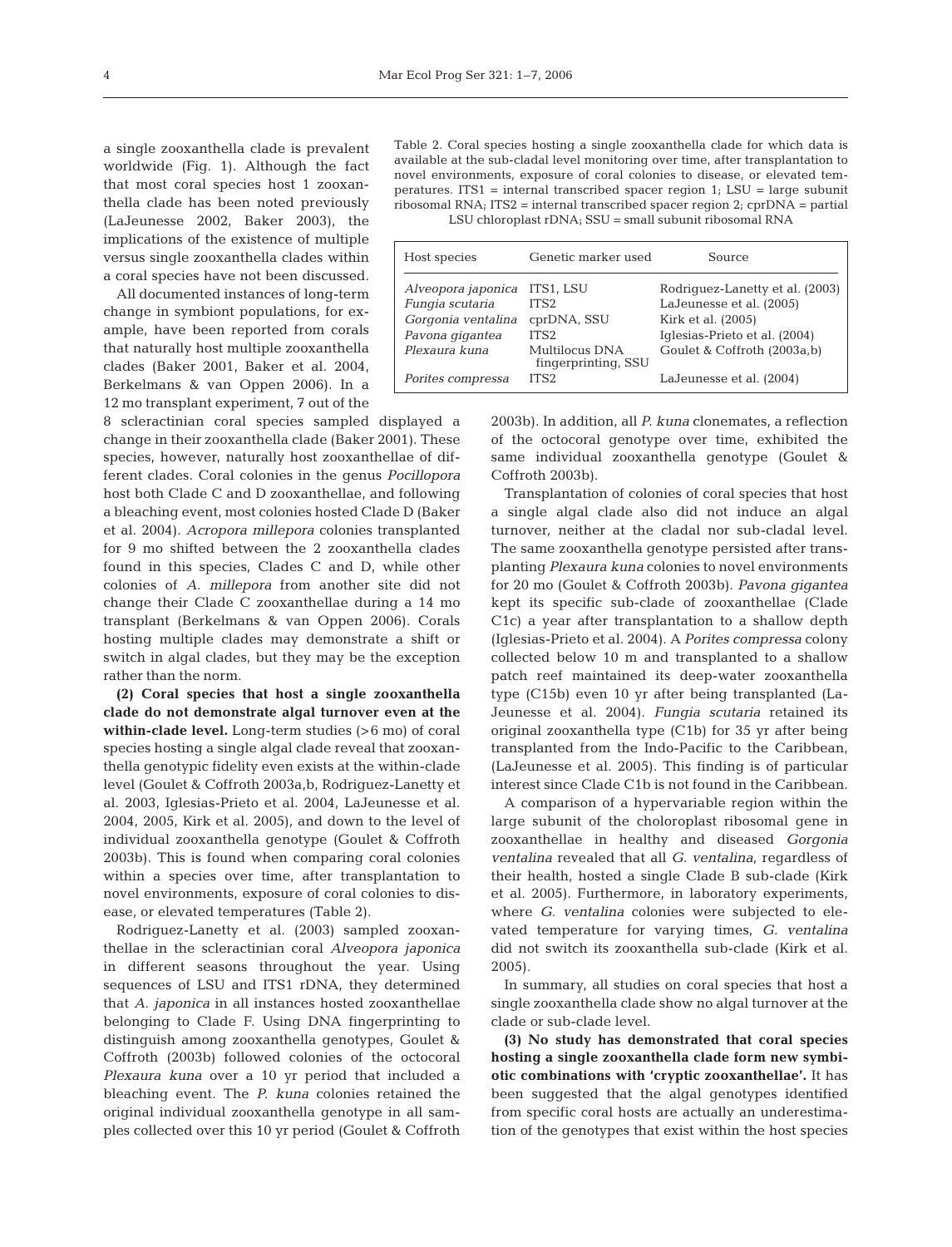(Baker 2003). Proponents for these undetected (cryptic) multiple genotypes base their suggestion on results obtained with either: (1) zooxanthella cultures, or (2) from working with particular molecular techniques. Considering (1), in some instances zooxanthella clades are cultured from a coral that are not known to associate with that coral in nature (Goulet & Coffroth 1997, Santos et al. 2001, LaJeunesse 2002). (2) Using a cloning approach, for instance, algal genotypes have been described that have not surfaced from surveying zooxanthellae extracted from corals in the wild. Some of the presumed variability in zooxanthella genotypes, however, may be an artifact of the molecular technique used. For example, cloning may generate sequences that do not represent zooxanthellae (Toller et al. 2001a, Baker 2003).

The role and importance of 'cryptic zooxanthellae', if they exist and are not an artifact of a technique, has not been demonstrated. There is no evidence that the additional algal genotypes obtained via culturing or a molecular technique are in symbiosis with the host; they might be 'transient' or 'opportunistic contaminant' algal cells found externally or internally, but without constituting part of the symbiosis (Santos et al. 2001, LaJeunesse 2002, LaJeunesse et al. 2004). Furthermore, if a coral species is known to host multiple clades, then background levels of the multiple clades may occur. In coral species that host a single algal clade, 'cryptic zooxanthellae' have not surfaced in any of the long-term studies.

**(4) Can early ontogeny provide a window to acquiring new zooxanthella genotypes in those coral species where the adults do not change zooxanthella genotypes?** The few studies on zooxanthellae in newly settled polyps of coral species that host only 1 zooxanthella clade as adults suggest that the primary polyp stage is more flexible to hosting multiple zooxanthella genotypes, even from different algal clades (Coffroth et al. 2001). For example, newly settled polyps of the octocoral *Pseudoplexaura porosa* host either Clade A, B, C or a mixture of A and B algae (Coffroth et al. 2001). Newly settled polyps of *Plexaura kuna* either host Clade A, Clade B, or a mixture of both algae (Coffroth et al. 2001). On the other hand, all juvenile *P. porosa* and *P. kuna* colonies  $(≥3$  cm) sampled in nature host only Clade B (Coffroth et al. 2001). Adult *P. porosa* and *P. kuna* colonies also only host Clade B zooxanthellae (Goulet & Coffroth 2003a,b, 2004).

The adult colonies' zooxanthella complement may arise by at least 2 processes: (1) Newly settled polyps that acquire a zooxanthella clade not found in the adults may die. Consequently, only polyps hosting the clade found in the adults will survive to the juvenile and adult stage. (2) Competition among zooxanthellae may occur in newly settled coral polyps. The zooxanthellae belonging to the clade characteristic of the adults may outcompete all other zooxanthellae, resulting in all adult colonies hosting only one zooxanthella clade. In *Plexaura kuna*, all adult colony clonemates host the same specific individual genotype within Clade B, demonstrating a lack of zooxanthella turnover even at the within-clade level (Goulet & Coffroth 2003a,b). Therefore, from the few studies comparing zooxanthellae in newly settled polyps and adult colonies in coral species where the adults host a single zooxanthella clade, it does not appear that switching of clades or of types within a clade occurs.

#### **Conclusions**

Given the data available today, the majority of coral species host a single zooxanthella clade. Coral species that are in symbiosis with only 1 zooxanthella clade may host several types within a clade, but an individual coral colony does not switch its type over time, when transplanted to different environments or when subjected to stressors such as disease or increased temperatures.

In the context of global climate change, the majority of coral species may not be able to switch symbionts and may be in greater peril than some studies imply. How the remaining 23% of coral species are capable of hosting multiple zooxanthella clades remains to be determined. For the majority of corals, the question is not whether symbiont change is possible, but under which conditions the existing symbiosis may survive. If global climate change continues, coral reefs may undergo a significant change in biodiversity, as only a small subset of symbiotic stony coral and octocoral species may survive.

*Acknowledgements.* I thank C. Simmons for generating Fig. 1, and R. Buchholz, C. Cook, W. Fitt, D. Goulet, T. La-Jeunesse, H. Lenhoff, C. Ochs, S. Threlkeld and 3 anonymous reviewers for reading earlier versions of this article. This work was funded by NASA grant NAG13-02052, for support of the University of Mississippi Geoinformatics Center.

#### LITERATURE CITED

- Baker AC (1999) The symbiosis ecology of reef-building corals. PhD dissertation, University of Miami, Miami, FL
- Baker AC (2001) Reef corals bleach to survive change. Nature 411:765–766
- Baker AC (2003) Flexibility and specificity in coral-algal symbiosis: diversity, ecology, and biogeography of *Symbiodinium*. Annu Rev Ecol Evol Syst 34:661–689
- Baker AC, Rowan R (1997) Diversity of symbiotic dinoflagellates (zooxanthellae) in scleractinian corals of the Caribbean and Eastern Pacific. Proc 8th Int Coral Reef Symp 2:1301–1306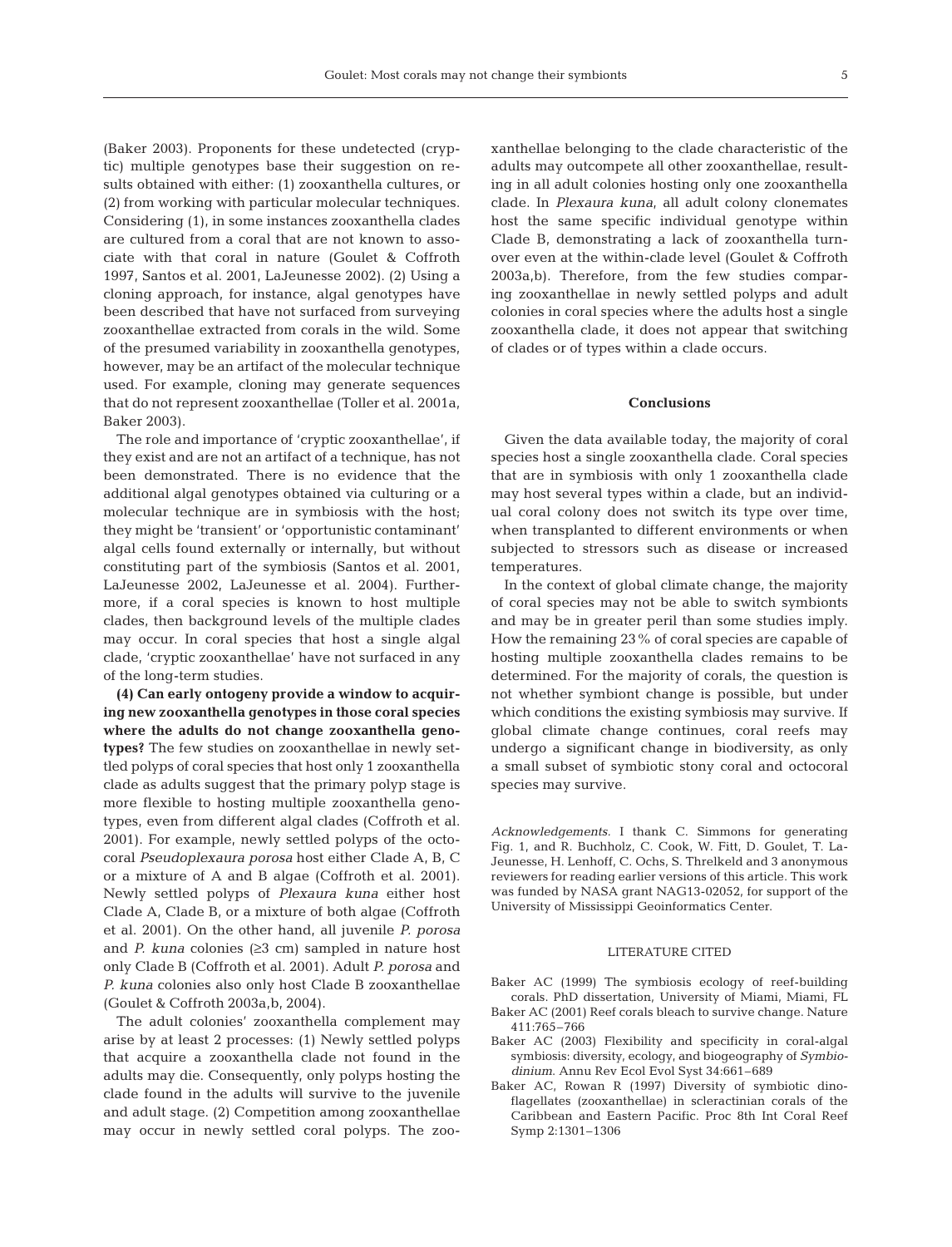- Baker AC, Rowan R, Knowlton N (1997) Symbiosis ecology of two Caribbean acroporid corals. Proc 8th Int Coral Reef Symp 2:1295–1300
- Baker AC, Starger CJ, McClanahan TR, Glynn PW (2004) Coral reefs: corals' adaptive response to climate change. Nature 430:741
- Barneah O, Weis VM, Perez S, Benayahu Y (2004) Diversity of dinoflagellate symbionts in Red Sea soft corals: mode of symbiont acquisition matters. Mar Ecol Prog Ser 275: 89–95
- Berkelmans R, van Oppen MJH (2006) The role of zooxanthellae in the thermal tolerance of corals: a 'nugget of hope' for coral reefs in an era of climate change. Proc R Soc Lond B (in press) doi:10.1098/rspb.2006.3567
- Bhagooli R, Hidaka M (2004) Photoinhibition, bleaching susceptibility and mortality in two scleractinian corals, *Platygyra ryukyuensis* and *Stylophora pistillata*, in response to thermal and light stresses. Comp Biochem Physiol A 137:547–555
- Billinghurst Z, Douglas AE, Trapido-Rosenthal HG (1997) On the genetic diversity of the symbiosis between the coral *Montastraea cavernosa* and zooxanthellae in Bermuda. Proc 8th Int Coral Reef Symp 2:1291–1294
- Brown BE, Downs CA, Dunne RP, Gibb SW (2002) Exploring the basis of thermotolerance in the reef coral *Goniastrea aspera*. Mar Ecol Prog Ser 242:119–129
- Buddemeier RW, Fautin DG (1993) Coral bleaching as an adaptive mechanism. Bioscience 43:320–326
- Chen CA, Yang YW, Wei NV, Tsai WS, Fang LS (2005) Symbiont diversity in scleractinian corals from tropical reefs and subtropical non-reef communities in Taiwan. Coral Reefs 24:11–22
- Coffroth MA, Santos SR (2005) Genetic diversity of symbiotic dinoflagellates in the genus *Symbiodinium*. Protist 156: 19–34
- Coffroth MA, Santos SR, Goulet TL (2001) Early ontogenetic expression of specificity in a cnidarian-algal symbiosis. Mar Ecol Prog Ser 222:85–96
- Darius HT, Dauga C, Grimont PAD, Chungue E, Martin PMV (1998) Diversity in symbiotic dinoflagellates (Pyrrhophyta) from seven scleractinian coral species: restriction enzyme analysis of small subunit ribosomal RNA genes. J Eukaryot Microbiol 45:619–627
- Darius HT, Martin PMV, Grimont PAD, Dauga C (2000) Small subunit rDNA sequence analysis of symbiotic dinoflagellates from seven scleractinian corals in a Tahitian lagoon. J Phycol 36:951–959
- Diekmann OE, Bak RPM, Tonk L, Stam WT, Olsen JL (2002) No habitat correlation of zooxanthellae in the coral genus *Madracis* on a Curaçao reef. Mar Ecol Prog Ser 227: 221–232
- Diekmann OE, Olsen JL, Stam WT, Bak RPM (2003) Genetic variation within *Symbiodinium* clade B from the coral genus *Madracis* in the Caribbean (Netherlands Antilles). Coral Reefs 22:29–33
- Douglas AE (2003) Coral bleaching—how and why? Mar Pollut Bull 46:385–392
- Fabricius KE, Mieog JC, Colin PL, Idip D, van Oppen MJH (2004) Identity and diversity of coral endosymbionts (zooxanthellae) from three Palauan reefs with contrasting bleaching, temperature and shading histories. Mol Ecol 13:2445–2458
- Fautin DG, Buddemeier RW (2004) Adaptive bleaching: a general phenomenon. Hydrobiologia 530/531:459–467
- Glynn PW (1996) Coral reef bleaching: facts, hypotheses and implications. Global Change Biol 2:495–509
- Goulet TL, Coffroth MA (1997) A within colony comparison of

zooxanthellae genotypes in the Caribbean gorgonian *Plexaura kuna*. Proc 8th Int Coral Reef Symp 2:1331–1334

- Goulet TL, Coffroth MA (2003a) Genetic composition of zooxanthellae between and within colonies of the octocoral *Plexaura kuna*, based on small subunit rDNA and multilocus DNA fingerprinting. Mar Biol 142:233–239
- Goulet TL, Coffroth MA (2003b) Stability of an octocoral-algal symbiosis over time and space. Mar Ecol Prog Ser 250: 117–124
- Goulet TL, Coffroth MA (2004) The genetic identity of dinoflagellate symbionts in Caribbean octocorals. Coral Reefs 23:465–472
- Goulet TL, Cook CB, Goulet D (2005) Effects of short-term exposure to elevated temperatures and light levels on photosynthesis of different host-symbiont combinations in the *Aiptasia pallida*/*Symbiodinium* symbiosis. Limnol Oceanogr 50:1490–1498
- Hoegh-Guldberg O (1999) Climate change, coral bleaching and the future of the world's coral reefs. Mar Freshw Res 50:839–866
- Iglesias-Prieto R, Beltran VH, LaJeunesse TC, Reyes-Bonilla H, Thome PE (2004) Different algal symbionts explain the vertical distribution of dominant reef corals in the eastern Pacific. Proc R Soc Lond B 271:1757–1763
- Karako-Lampert S, Katcoff DJ, Achituv Y, Dubinsky Z, Stambler N (2004) Do clades of symbiotic dinoflagellates in scleractinan corals of the Gulf of Eilat (Red Sea) differ from those of other coral reefs? J Exp Mar Biol Ecol 311:301–314
- Kirk NL, Ward JR, Coffroth MA (2005) Stable *Symbiodinium* composition in the sea fan *Gorgonia ventalina* during temperature and disease stress. Biol Bull 209:227–234
- LaJeunesse TC (2002) Diversity and community structure of symbiotic dinoflagellates from Caribbean coral reefs. Mar Biol 141:387–400
- LaJeunesse TC, Loh WKW, van Woesik R, Hoegh-Guldberg O, Schmidt GW, Fitt WK (2003) Low symbiont diversity in southern Great Barrier Reef corals, relative to those of the Caribbean. Limnol Oceanogr 48:2046–2054
- LaJeunesse TC, Thornhill DJ, Cox EF, Stanton FG, Fitt WK, Schmidt GW (2004) High diversity and host specificity observed among symbiotic dinoflagellates in reef coral communities from Hawaii. Coral Reefs 23:596
- LaJeunesse TC, Lee S, Bush S, Bruno JF (2005) Persistence of non-Caribbean algal symbionts in Indo-Pacific mushroom corals released to Jamaica 35 years ago. Coral Reefs 24: 157–159
- Lewis CL, Coffroth MA (2004) The acquisition of exogenous algal symbionts by an octocoral after bleaching. Science 304:1490–1492
- Little AF, van Oppen MJH, Willis BL (2004) Flexibility in algal endosymbioses shapes growth in reef corals. Science 304: 1492–1494
- Loh WKW, Carter D, Hoegh-Guldberg O (1997) Diversity of zooxanthellae from scleractinian corals of One Tree Island (The Great Barrier Reef). In: Greenwood JG, Hall NJ (eds) Proc Aust Coral Reef Soc 75th Anniversary Conf, p 141–150
- Loh WKW, Loi T, Carter D, Hoegh-Guldberg O (2001) Genetic variability of the symbiotic dinoflagellates from the wide ranging coral species *Seriatopora hystrix* and *Acropora longicyathus* in the Indo-West Pacific. Mar Ecol Prog Ser 222:97–107
- Loya Y, Sakai K, Yamazato K, Nakano Y, Sambali H, van Woesik R (2001) Coral bleaching: the winners and the losers. Ecol Lett 4:122–131
- McNally KL, Govind NS, Thomé PE, Trench RK (1994) Smallsubunit ribosomal DNA sequence analyses and a recon-